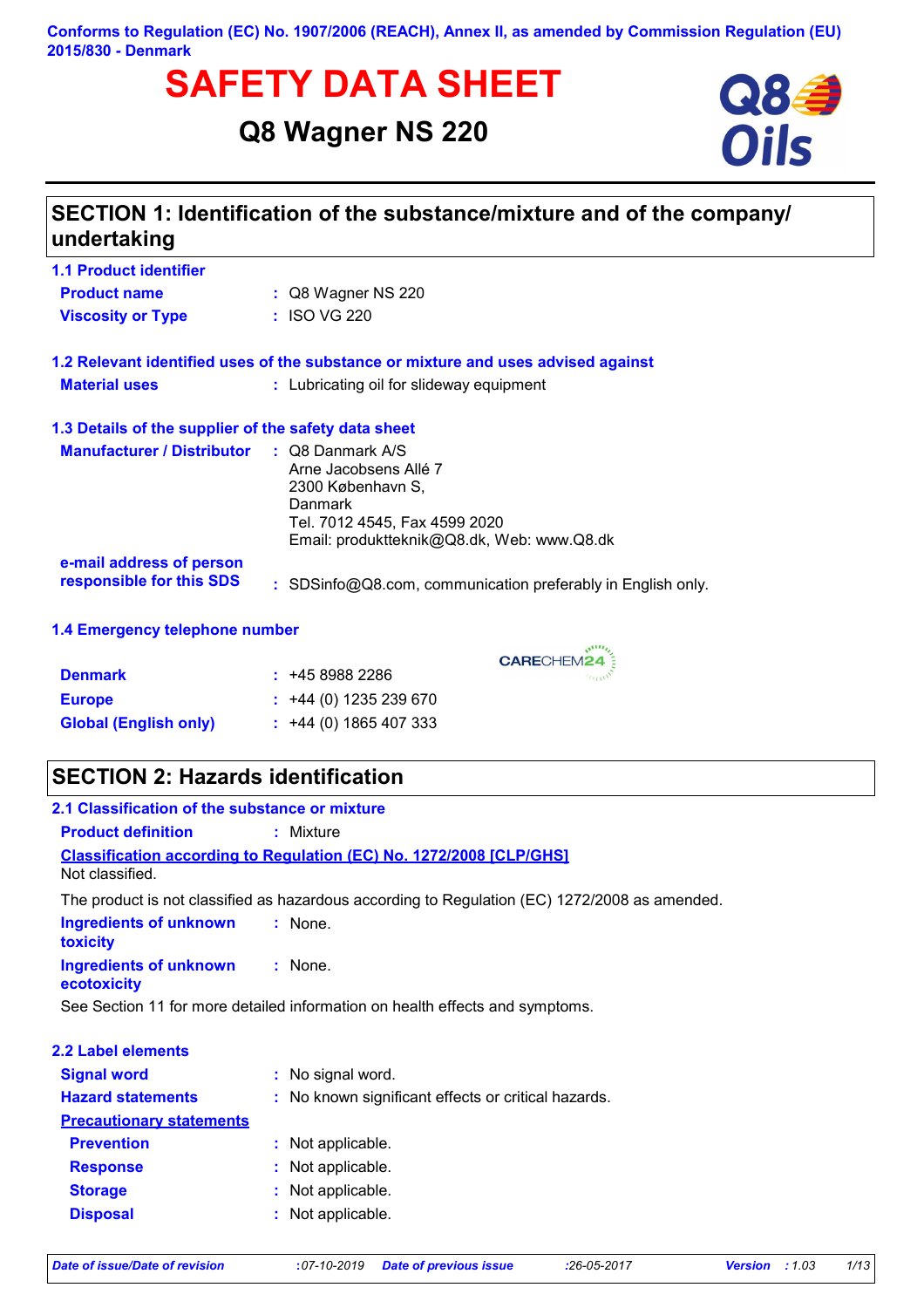## **SECTION 2: Hazards identification**

| <b>Supplemental label</b><br>elements                                                                                                                           | : Safety data sheet available on request. |
|-----------------------------------------------------------------------------------------------------------------------------------------------------------------|-------------------------------------------|
| <b>Annex XVII - Restrictions</b><br>on the manufacture,<br>placing on the market and<br>use of certain dangerous<br>substances, mixtures and<br><b>articles</b> | : Not applicable.                         |
| <b>Special packaging requirements</b>                                                                                                                           |                                           |
| <b>Containers to be fitted</b><br>with child-resistant<br>fastenings                                                                                            | : Not applicable.                         |
| <b>Tactile warning of danger : Not applicable.</b>                                                                                                              |                                           |
| 2.2 Othor hozarde                                                                                                                                               |                                           |

#### **2.3 Other hazards**

**Other hazards which do : not result in classification**

: Prolonged or repeated contact may dry skin and cause irritation.

**SECTION 3: Composition/information on ingredients**

**3.2 Mixtures :** Mixture

| <b>Product/ingredient name</b>                                                   | <b>Identifiers</b>                                               | ℅          | <b>Regulation (EC) No.</b><br>1272/2008 [CLP] | Type  | <b>Notes</b> |
|----------------------------------------------------------------------------------|------------------------------------------------------------------|------------|-----------------------------------------------|-------|--------------|
| Distillates (petroleum), solvent-<br>dewaxed heavy paraffinic                    | EC: 265-169-7<br>CAS: 64742-65-0                                 | l≥25 - ≤50 | Not classified.                               | $[2]$ |              |
| Butene, homopolymer (products<br>derived from either/or But-1-ene/<br>But-2-ene) | REACH #:<br>101-2119493067-32<br>EC: 500-004-7<br>CAS: 9003-29-6 | ≤3         | Not classified.                               | $[2]$ |              |

The mineral oils in the product contain < 3% DMSO extract (IP 346).

There are no additional ingredients present which, within the current knowledge of the supplier and in the concentrations applicable, are classified as hazardous to health or the environment, are PBTs, vPvBs or Substances of equivalent concern, or have been assigned a workplace exposure limit and hence require reporting in this section.

#### Type

[1] Substance classified with a health or environmental hazard

[2] Substance with a workplace exposure limit

[3] Substance meets the criteria for PBT according to Regulation (EC) No. 1907/2006, Annex XIII

[4] Substance meets the criteria for vPvB according to Regulation (EC) No. 1907/2006, Annex XIII

[5] Substance of equivalent concern

[6] Additional disclosure due to company policy

Occupational exposure limits, if available, are listed in Section 8.

## **SECTION 4: First aid measures**

| 4.1 Description of first aid measures |                                                                                                                                                                                                                                                                                                                                                           |  |  |
|---------------------------------------|-----------------------------------------------------------------------------------------------------------------------------------------------------------------------------------------------------------------------------------------------------------------------------------------------------------------------------------------------------------|--|--|
| <b>Eye contact</b>                    | : Immediately flush eyes with plenty of water, occasionally lifting the upper and lower<br>eyelids. Check for and remove any contact lenses. Get medical attention.                                                                                                                                                                                       |  |  |
| <b>Inhalation</b>                     | : Remove victim to fresh air and keep at rest in a position comfortable for breathing.<br>Get medical attention if symptoms occur.                                                                                                                                                                                                                        |  |  |
| <b>Skin contact</b>                   | : Wash skin thoroughly with soap and water or use recognized skin cleanser.<br>Remove contaminated clothing and shoes. Get medical attention if symptoms occur.                                                                                                                                                                                           |  |  |
| <b>Ingestion</b>                      | : Wash out mouth with water. Remove victim to fresh air and keep at rest in a<br>position comfortable for breathing. If material has been swallowed and the exposed<br>person is conscious, give small quantities of water to drink. Do not induce vomiting<br>unless directed to do so by medical personnel. Get medical attention if symptoms<br>occur. |  |  |
| <b>Protection of first-aiders</b>     | : No action shall be taken involving any personal risk or without suitable training.                                                                                                                                                                                                                                                                      |  |  |
| Date of issue/Date of revision        | <b>Date of previous issue</b><br>2/13<br>$:07 - 10 - 2019$<br>$:26-05-2017$<br><b>Version</b><br>:1.03                                                                                                                                                                                                                                                    |  |  |
|                                       |                                                                                                                                                                                                                                                                                                                                                           |  |  |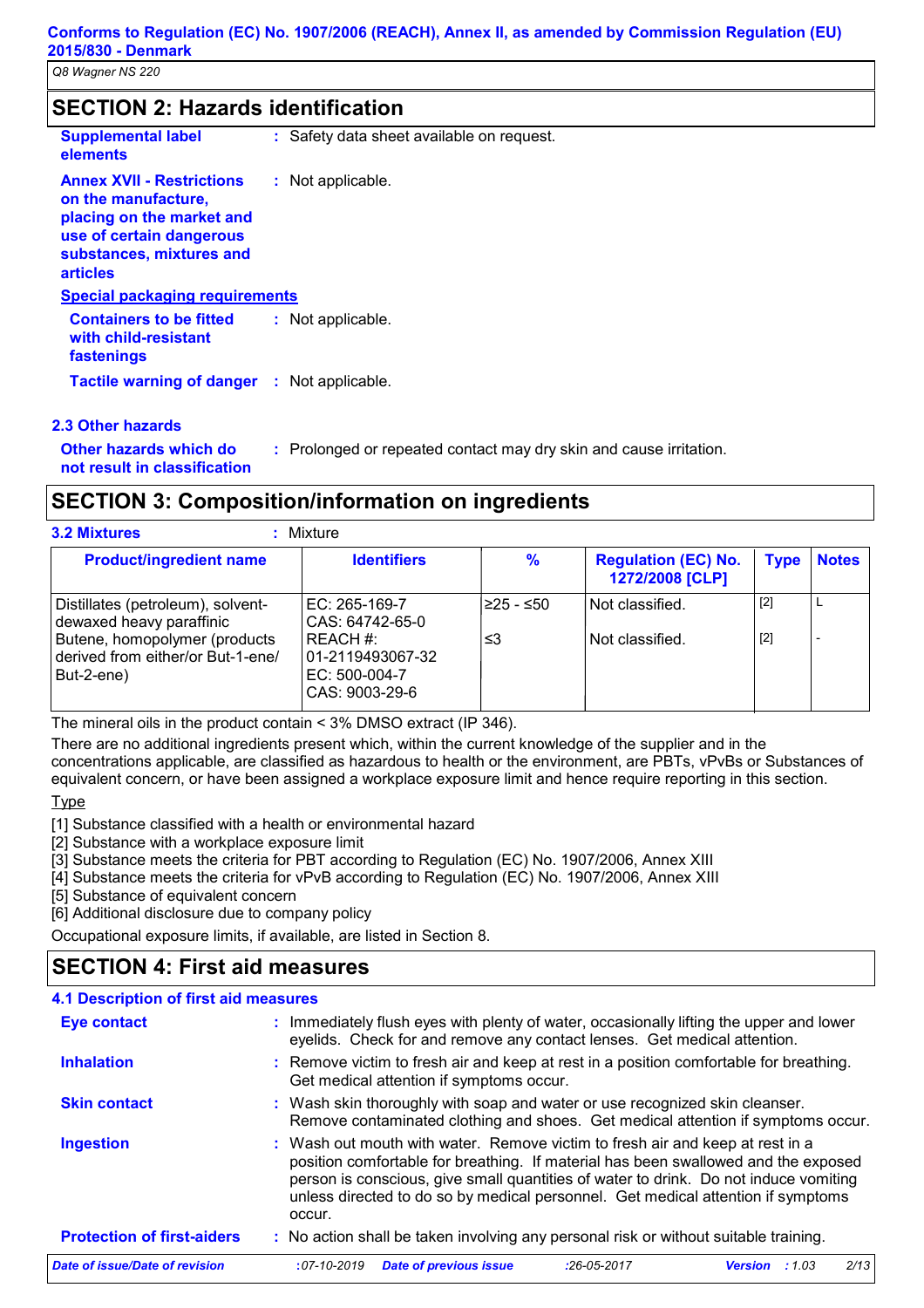## **SECTION 4: First aid measures**

|                                                          | 4.2 Most important symptoms and effects, both acute and delayed                                                                                                                                                                                                                                                                                                       |
|----------------------------------------------------------|-----------------------------------------------------------------------------------------------------------------------------------------------------------------------------------------------------------------------------------------------------------------------------------------------------------------------------------------------------------------------|
| <b>Over-exposure signs/symptoms</b>                      |                                                                                                                                                                                                                                                                                                                                                                       |
| <b>Eye contact</b>                                       | : No specific data.                                                                                                                                                                                                                                                                                                                                                   |
| <b>Inhalation</b>                                        | : No specific data.                                                                                                                                                                                                                                                                                                                                                   |
| <b>Skin contact</b>                                      | : Adverse symptoms may include the following:<br>irritation<br>dryness<br>cracking                                                                                                                                                                                                                                                                                    |
| <b>Ingestion</b>                                         | : No specific data.                                                                                                                                                                                                                                                                                                                                                   |
|                                                          | 4.3 Indication of any immediate medical attention and special treatment needed                                                                                                                                                                                                                                                                                        |
| <b>Notes to physician</b>                                | : Treat symptomatically. Contact poison treatment specialist immediately if large<br>quantities have been ingested or inhaled.                                                                                                                                                                                                                                        |
| <b>Specific treatments</b>                               | : No specific treatment.                                                                                                                                                                                                                                                                                                                                              |
| <b>SECTION 5: Firefighting measures</b>                  |                                                                                                                                                                                                                                                                                                                                                                       |
| <b>5.1 Extinguishing media</b>                           |                                                                                                                                                                                                                                                                                                                                                                       |
| <b>Suitable extinguishing</b><br>media                   | : Use dry chemical, $CO2$ , alcohol-resistant foam or water spray (fog).                                                                                                                                                                                                                                                                                              |
| <b>Unsuitable extinguishing</b><br>media                 | : Do not use water jet.                                                                                                                                                                                                                                                                                                                                               |
|                                                          | 5.2 Special hazards arising from the substance or mixture                                                                                                                                                                                                                                                                                                             |
| <b>Hazards from the</b><br>substance or mixture          | : In a fire or if heated, a pressure increase will occur and the container may burst.                                                                                                                                                                                                                                                                                 |
| <b>Hazardous combustion</b><br>products                  | : Decomposition products may include the following materials:<br>carbon dioxide<br>carbon monoxide<br>sulfur oxides                                                                                                                                                                                                                                                   |
| <b>5.3 Advice for firefighters</b>                       |                                                                                                                                                                                                                                                                                                                                                                       |
| <b>Special protective actions</b><br>for fire-fighters   | : Promptly isolate the scene by removing all persons from the vicinity of the incident if<br>there is a fire. No action shall be taken involving any personal risk or without<br>suitable training.                                                                                                                                                                   |
| <b>Special protective</b><br>equipment for fire-fighters | : Fire-fighters should wear appropriate protective equipment and self-contained<br>breathing apparatus (SCBA) with a full face-piece operated in positive pressure<br>mode. Clothing for fire-fighters (including helmets, protective boots and gloves)<br>conforming to European standard EN 469 will provide a basic level of protection for<br>chemical incidents. |
|                                                          | <b>SECTION 6: Accidental release measures</b>                                                                                                                                                                                                                                                                                                                         |
|                                                          | as processions, protective equipment and emergency procedures                                                                                                                                                                                                                                                                                                         |

|                                         |                                                                                                                                                                                                                                 | 6.1 Personal precautions, protective equipment and emergency procedures                                                                                                                                         |                                |                                                                                                                                                                                                                                                    |                |       |      |
|-----------------------------------------|---------------------------------------------------------------------------------------------------------------------------------------------------------------------------------------------------------------------------------|-----------------------------------------------------------------------------------------------------------------------------------------------------------------------------------------------------------------|--------------------------------|----------------------------------------------------------------------------------------------------------------------------------------------------------------------------------------------------------------------------------------------------|----------------|-------|------|
| For non-emergency<br>personnel          |                                                                                                                                                                                                                                 |                                                                                                                                                                                                                 | personal protective equipment. | : No action shall be taken involving any personal risk or without suitable training.<br>Evacuate surrounding areas. Keep unnecessary and unprotected personnel from<br>entering. Do not touch or walk through spilled material. Put on appropriate |                |       |      |
| For emergency responders                |                                                                                                                                                                                                                                 | If specialized clothing is required to deal with the spillage, take note of any<br>information in Section 8 on suitable and unsuitable materials. See also the<br>information in "For non-emergency personnel". |                                |                                                                                                                                                                                                                                                    |                |       |      |
| <b>6.2 Environmental</b><br>precautions | : Avoid dispersal of spilled material and runoff and contact with soil, waterways,<br>drains and sewers. Inform the relevant authorities if the product has caused<br>environmental pollution (sewers, waterways, soil or air). |                                                                                                                                                                                                                 |                                |                                                                                                                                                                                                                                                    |                |       |      |
| Date of issue/Date of revision          | $:07 - 10 - 2019$                                                                                                                                                                                                               |                                                                                                                                                                                                                 | <b>Date of previous issue</b>  | $:26-05-2017$                                                                                                                                                                                                                                      | <b>Version</b> | :1.03 | 3/13 |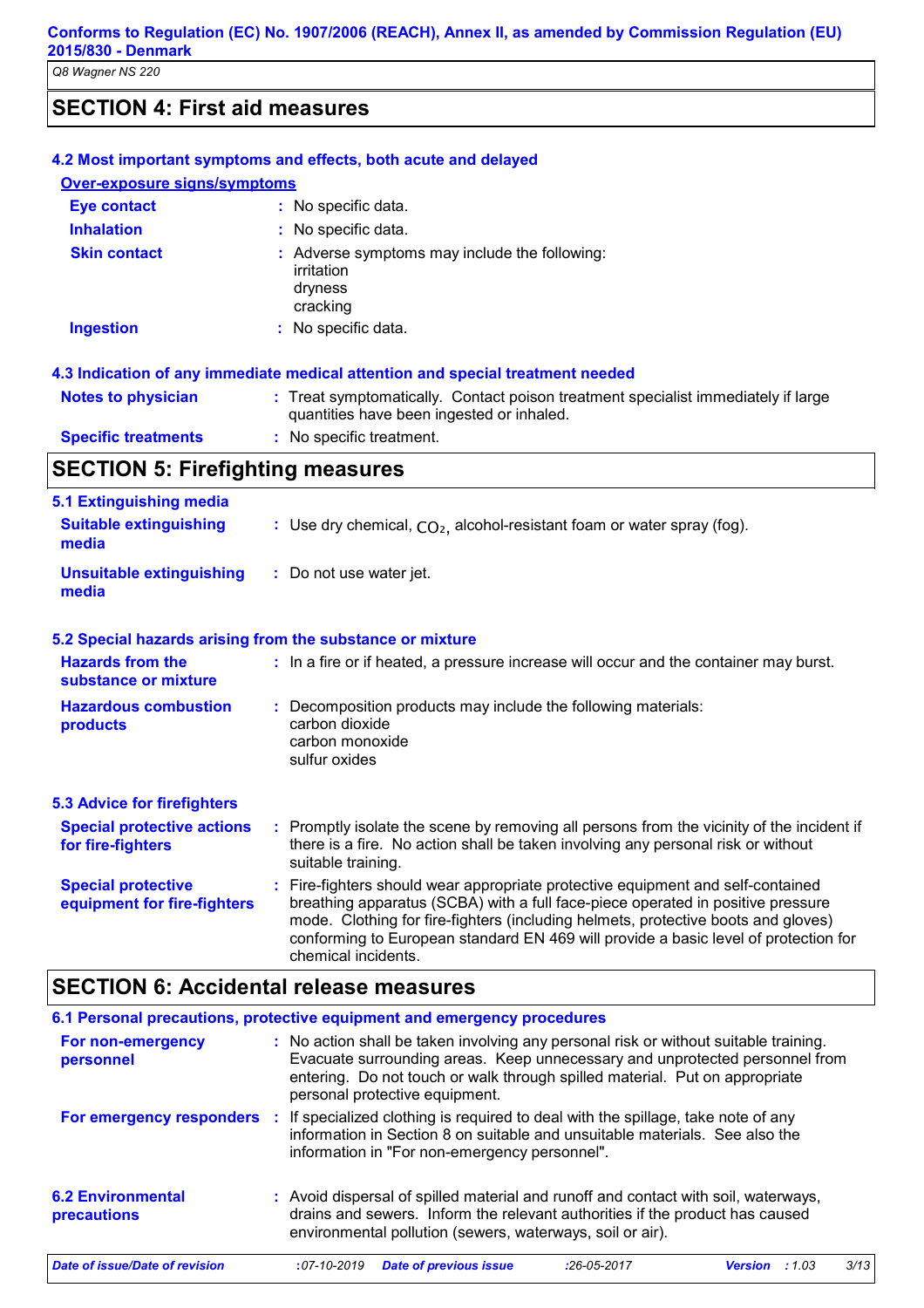## **SECTION 6: Accidental release measures**

#### **6.3 Methods and materials for containment and cleaning up**

| <b>Small spill</b>                               | : Stop leak if without risk. Move containers from spill area. Dilute with water and mop<br>up if water-soluble. Alternatively, or if water-insoluble, absorb with an inert dry<br>material and place in an appropriate waste disposal container. Dispose of via a<br>licensed waste disposal contractor.                                                                                                                                                                       |
|--------------------------------------------------|--------------------------------------------------------------------------------------------------------------------------------------------------------------------------------------------------------------------------------------------------------------------------------------------------------------------------------------------------------------------------------------------------------------------------------------------------------------------------------|
| <b>Large spill</b>                               | : Stop leak if without risk. Move containers from spill area. Prevent entry into sewers,<br>water courses, basements or confined areas. Wash spillages into an effluent<br>treatment plant or proceed as follows. Contain and collect spillage with non-<br>combustible, absorbent material e.g. sand, earth, vermiculite or diatomaceous earth<br>and place in container for disposal according to local regulations. Dispose of via a<br>licensed waste disposal contractor. |
| <b>6.4 Reference to other</b><br><b>sections</b> | : See Section 1 for emergency contact information.<br>See Section 8 for information on appropriate personal protective equipment.<br>See Section 13 for additional waste treatment information.                                                                                                                                                                                                                                                                                |

## **SECTION 7: Handling and storage**

The information in this section contains generic advice and guidance. The list of Identified Uses in Section 1 should be consulted for any available use-specific information provided in the Exposure Scenario(s).

#### **7.1 Precautions for safe handling**

| <b>Protective measures</b>                       | : Put on appropriate personal protective equipment (see Section 8).                                                                                                                                                                                                                                                                                           |
|--------------------------------------------------|---------------------------------------------------------------------------------------------------------------------------------------------------------------------------------------------------------------------------------------------------------------------------------------------------------------------------------------------------------------|
| <b>Advice on general</b><br>occupational hygiene | : Eating, drinking and smoking should be prohibited in areas where this material is<br>handled, stored and processed. Workers should wash hands and face before<br>eating, drinking and smoking. Remove contaminated clothing and protective<br>equipment before entering eating areas. See also Section 8 for additional<br>information on hygiene measures. |

#### **7.2 Conditions for safe storage, including any incompatibilities**

Store in accordance with local regulations. Store in original container protected from direct sunlight in a dry, cool and well-ventilated area, away from incompatible materials (see Section 10) and food and drink. Keep container tightly closed and sealed until ready for use. Containers that have been opened must be carefully resealed and kept upright to prevent leakage. Do not store in unlabeled containers. Use appropriate containment to avoid environmental contamination. See Section 10 for incompatible materials before handling or use.

| 7.3 Specific end use(s)    |                  |
|----------------------------|------------------|
| <b>Recommendations</b>     | : Not available. |
| Industrial sector specific | : Not available. |
| <b>solutions</b>           |                  |

## **SECTION 8: Exposure controls/personal protection**

The information in this section contains generic advice and guidance. Information is provided based on typical anticipated uses of the product. Additional measures might be required for bulk handling or other uses that could significantly increase worker exposure or environmental releases.

#### **8.1 Control parameters**

#### **Occupational exposure limits**

| <b>Product/ingredient name</b>                 | <b>Exposure limit values</b>                               |
|------------------------------------------------|------------------------------------------------------------|
| Distillates (petroleum), solvent-dewaxed heavy | <b>Working Environment Authority (Denmark, 10/2012).</b>   |
| paraffinic                                     | TWA: 1 mg/m <sup>3</sup> 8 hours. Form: mist and particles |
| Butene, homopolymer (products derived from     | <b>EU OEL (Europe).</b>                                    |
| either/or But-1-ene/But-2-ene)                 | TWA: 10 mg/m <sup>3</sup> , (oil Mist, short-term)         |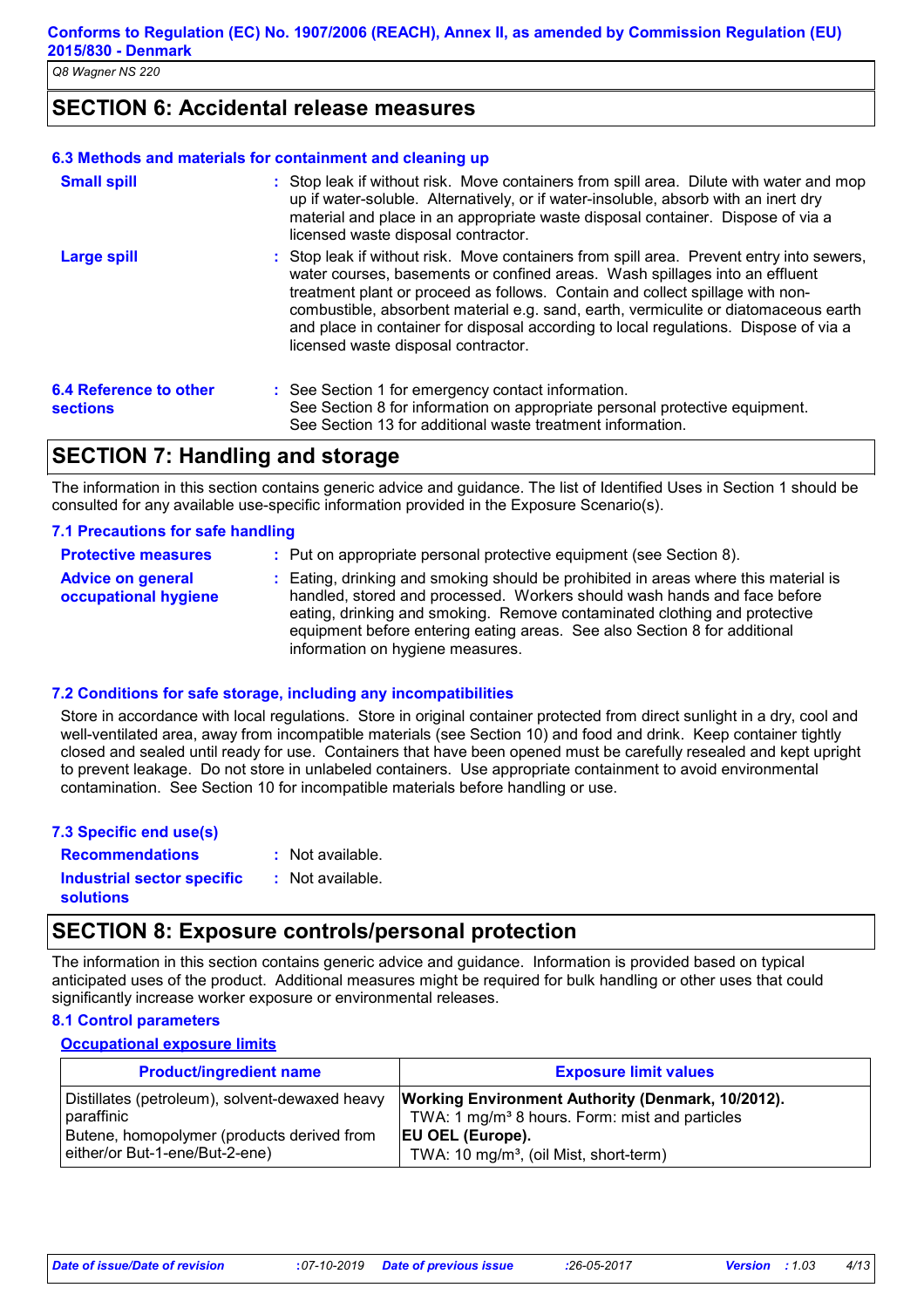## **SECTION 8: Exposure controls/personal protection**

| <b>Recommended monitoring</b><br>procedures | If this product contains ingredients with exposure limits, personal, workplace<br>÷<br>atmosphere or biological monitoring may be required to determine the effectiveness<br>of the ventilation or other control measures and/or the necessity to use respiratory<br>protective equipment. Reference should be made to monitoring standards, such as<br>the following: European Standard EN 689 (Workplace atmospheres - Guidance for<br>the assessment of exposure by inhalation to chemical agents for comparison with<br>limit values and measurement strategy) European Standard EN 14042 (Workplace<br>atmospheres - Guide for the application and use of procedures for the assessment<br>of exposure to chemical and biological agents) European Standard EN 482<br>(Workplace atmospheres - General requirements for the performance of procedures<br>for the measurement of chemical agents) Reference to national guidance<br>documents for methods for the determination of hazardous substances will also be<br>required. |
|---------------------------------------------|---------------------------------------------------------------------------------------------------------------------------------------------------------------------------------------------------------------------------------------------------------------------------------------------------------------------------------------------------------------------------------------------------------------------------------------------------------------------------------------------------------------------------------------------------------------------------------------------------------------------------------------------------------------------------------------------------------------------------------------------------------------------------------------------------------------------------------------------------------------------------------------------------------------------------------------------------------------------------------------------------------------------------------------|
|---------------------------------------------|---------------------------------------------------------------------------------------------------------------------------------------------------------------------------------------------------------------------------------------------------------------------------------------------------------------------------------------------------------------------------------------------------------------------------------------------------------------------------------------------------------------------------------------------------------------------------------------------------------------------------------------------------------------------------------------------------------------------------------------------------------------------------------------------------------------------------------------------------------------------------------------------------------------------------------------------------------------------------------------------------------------------------------------|

#### **DNELs/DMELs**

No DNELs/DMELs available.

#### **PNECs**

No PNECs available.

| <b>8.2 Exposure controls</b>                      |                                                                                                                                                                                                                                                                                                                                                                                                   |  |
|---------------------------------------------------|---------------------------------------------------------------------------------------------------------------------------------------------------------------------------------------------------------------------------------------------------------------------------------------------------------------------------------------------------------------------------------------------------|--|
| <b>Appropriate engineering</b><br><b>controls</b> | : Good general ventilation should be sufficient to control worker exposure to airborne<br>contaminants.                                                                                                                                                                                                                                                                                           |  |
| <b>Individual protection measures</b>             |                                                                                                                                                                                                                                                                                                                                                                                                   |  |
| <b>Hygiene measures</b>                           | : Wash hands, forearms and face thoroughly after handling chemical products,<br>before eating, smoking and using the lavatory and at the end of the working period.<br>Appropriate techniques should be used to remove potentially contaminated clothing.<br>Wash contaminated clothing before reusing. Ensure that eyewash stations and<br>safety showers are close to the workstation location. |  |
| <b>Eye/face protection</b>                        | : Safety eyewear complying with an approved standard should be used when a risk<br>assessment indicates this is necessary to avoid exposure to liquid splashes, mists,<br>gases or dusts. If contact is possible, the following protection should be worn,<br>unless the assessment indicates a higher degree of protection: safety glasses with<br>side-shields.                                 |  |
| <b>Skin protection</b>                            |                                                                                                                                                                                                                                                                                                                                                                                                   |  |
| <b>Hand protection</b>                            | : Chemical-resistant, impervious gloves complying with an approved standard should<br>be worn at all times when handling chemical products if a risk assessment indicates<br>this is necessary. Wear suitable gloves tested to EN374. Recommended: $\leq 1$<br>hour (breakthrough time): nitrile rubber 0.17 mm.                                                                                  |  |
| <b>Body protection</b>                            | : Personal protective equipment for the body should be selected based on the task<br>being performed and the risks involved and should be approved by a specialist<br>before handling this product.                                                                                                                                                                                               |  |
| <b>Other skin protection</b>                      | : Appropriate footwear and any additional skin protection measures should be<br>selected based on the task being performed and the risks involved and should be<br>approved by a specialist before handling this product.                                                                                                                                                                         |  |
| <b>Respiratory protection</b>                     | : Based on the hazard and potential for exposure, select a respirator that meets the<br>appropriate standard or certification. Respirators must be used according to a<br>respiratory protection program to ensure proper fitting, training, and other important<br>aspects of use. Recommended: Boiling point > 65 °C: A1; Boiling point < 65 °C:<br>AX1; Hot material: A1P2.                    |  |
| <b>Environmental exposure</b><br>controls         | : Emissions from ventilation or work process equipment should be checked to<br>ensure they comply with the requirements of environmental protection legislation.<br>In some cases, fume scrubbers, filters or engineering modifications to the process<br>equipment will be necessary to reduce emissions to acceptable levels.                                                                   |  |
|                                                   |                                                                                                                                                                                                                                                                                                                                                                                                   |  |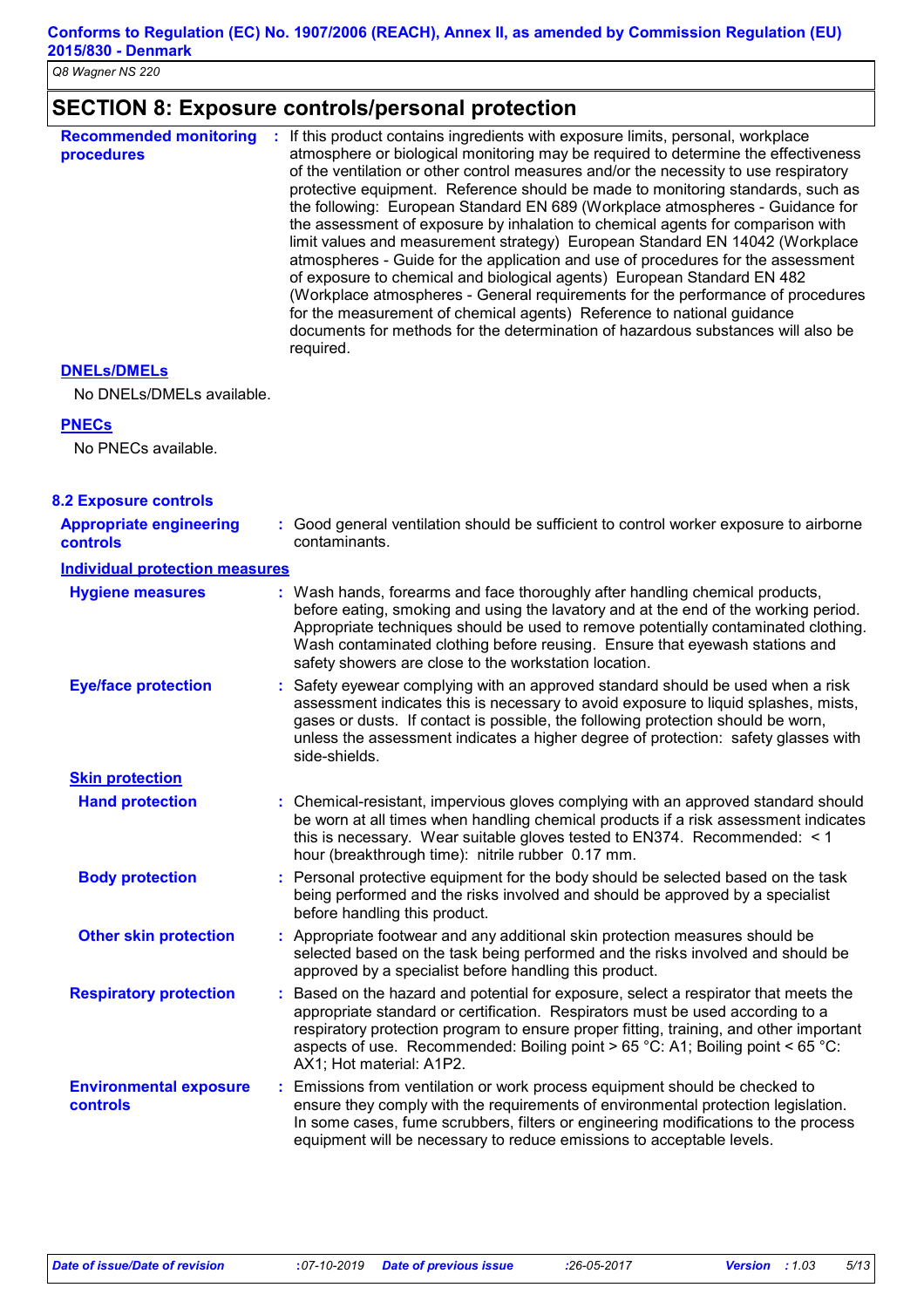## **SECTION 9: Physical and chemical properties**

| 9.1 Information on basic physical and chemical properties   |                                                                   |
|-------------------------------------------------------------|-------------------------------------------------------------------|
| <b>Appearance</b>                                           |                                                                   |
| <b>Physical state</b>                                       | : Liquid. [Oily liquid.]                                          |
| <b>Appearance</b>                                           | $:$ Clear.                                                        |
| <b>Color</b>                                                | : Yellow [Light]                                                  |
| <b>Odor</b>                                                 | : Characteristic.                                                 |
| <b>Odor threshold</b>                                       | : Not available.                                                  |
| pH                                                          | : 7                                                               |
| <b>Melting point/freezing point</b>                         | $: -12^{\circ}$ C                                                 |
| <b>Initial boiling point and</b><br>boiling range           | $: >300^{\circ}C$                                                 |
| <b>Flash point</b>                                          | : Open cup: $>210^{\circ}$ C [ASTM D92.]                          |
| <b>Evaporation rate</b>                                     | : Not available.                                                  |
| <b>Flammability (solid, gas)</b>                            | : Not applicable.                                                 |
| <b>Upper/lower flammability or</b><br>explosive limits      | : Not available.                                                  |
| <b>Vapor pressure</b>                                       | : < 0.01 kPa [room temperature]                                   |
| <b>Vapor density</b>                                        | : Not available.                                                  |
| <b>Density</b>                                              | : $0.9$ g/cm <sup>3</sup> [15°C]                                  |
| <b>Solubility(ies)</b>                                      | : Insoluble in the following materials: cold water and hot water. |
| Partition coefficient: n-octanol/ : Not available.<br>water |                                                                   |
| <b>Auto-ignition temperature</b>                            | $: >300^{\circ}$ C                                                |
| <b>Decomposition temperature</b>                            | $: >300^{\circ}C$                                                 |
| <b>Viscosity (40°C)</b>                                     | : 220 cSt                                                         |
| Viscosity (100°C)                                           | : 19.3 cSt                                                        |
| <b>Explosive properties</b>                                 | : Not applicable.                                                 |
| <b>Oxidizing properties</b>                                 | Not applicable.                                                   |

## **9.2 Other information**

## **10.6 Hazardous 10.4 Conditions to avoid** Under normal conditions of storage and use, hazardous decomposition products **: 10.2 Chemical stability** : Reactive or incompatible with the following materials: Strong oxidizing materials : The product is stable. : No specific data. **10.5 Incompatible materials : 10.3 Possibility of hazardous reactions :** Under normal conditions of storage and use, hazardous reactions will not occur. **SECTION 10: Stability and reactivity 10.1 Reactivity :** No specific test data related to reactivity available for this product or its ingredients.

should not be produced.

**decomposition products**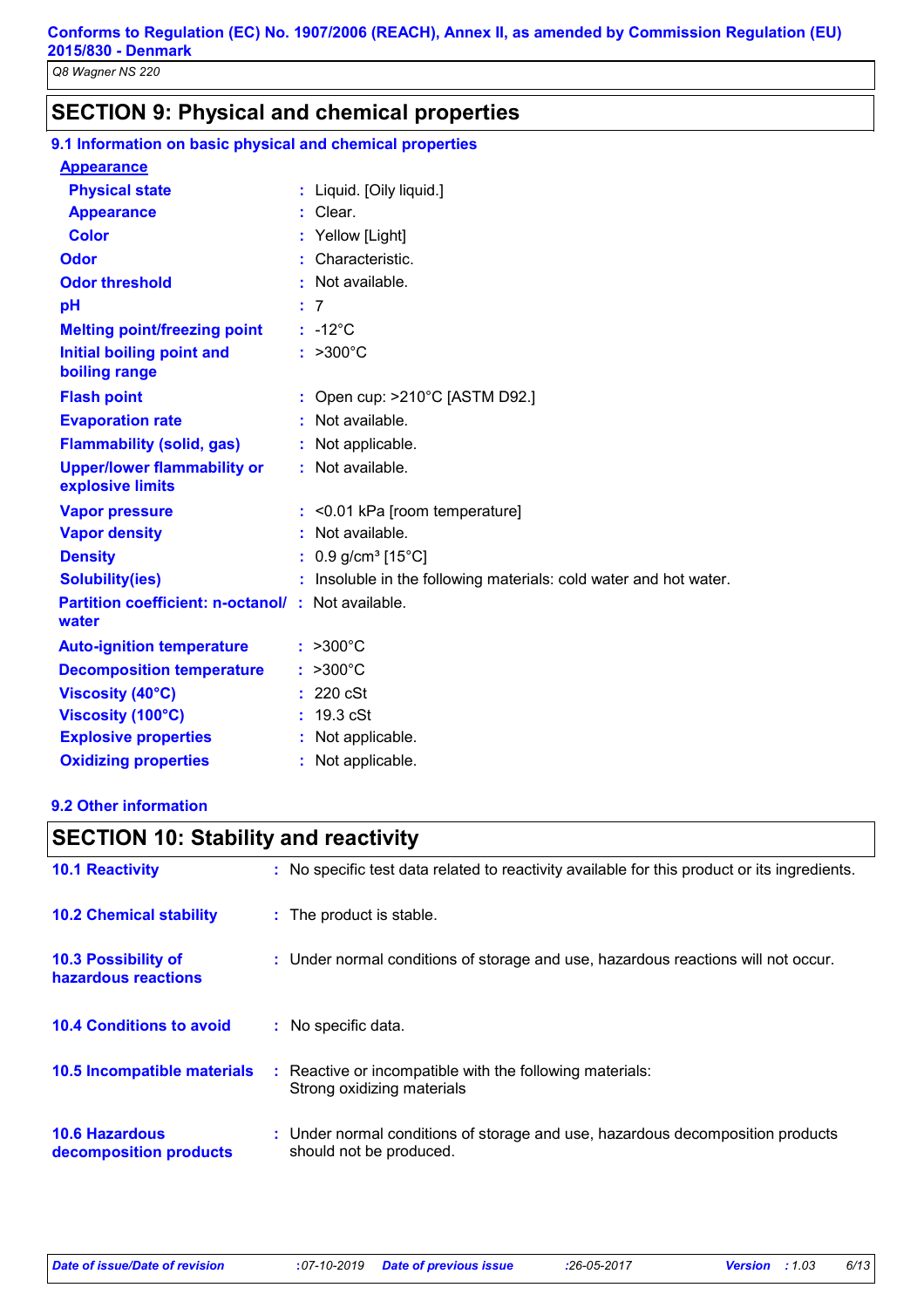## **SECTION 11: Toxicological information**

#### **11.1 Information on toxicological effects**

#### **Acute toxicity**

| <b>Product/ingredient name</b>                                  | <b>Result</b>                              | <b>Species</b>        | <b>Dose</b>                | <b>Exposure</b>          |
|-----------------------------------------------------------------|--------------------------------------------|-----------------------|----------------------------|--------------------------|
| Distillates (petroleum),<br>solvent-dewaxed heavy<br>paraffinic | <b>LC50 Inhalation Dusts and</b><br>lmists | Rat - Male,<br>Female | $5.53 \text{ mg/l}$        | 4 hours                  |
|                                                                 | LD50 Dermal<br>LD50 Oral                   | Rabbit<br>Rat         | >5000 mg/kg<br>>5000 mg/kg | $\overline{\phantom{0}}$ |
| <b>Conclusion/Summary</b>                                       | : Not available.                           |                       |                            |                          |

## **Acute toxicity estimates**

Not available.

#### **Irritation/Corrosion**

| <b>Product/ingredient name</b>                                  | <b>Result</b>                         | <b>Species</b> | <b>Score</b> | <b>Exposure</b> | <b>Observation</b> |
|-----------------------------------------------------------------|---------------------------------------|----------------|--------------|-----------------|--------------------|
| Distillates (petroleum),<br>solvent-dewaxed heavy<br>paraffinic | Skin - Erythema/Eschar                | Rabbit         | 0.17         | 72 hours        | 7 days             |
|                                                                 | Skin - Edema                          | Rabbit         | 0            | 72 hours        | 7 days             |
|                                                                 | Eyes - Iris lesion                    | Rabbit         | 0            | I48 hours       | 72 hours           |
|                                                                 | Eyes - Redness of the<br>conjunctivae | Rabbit         | 0.33         | 48 hours        | 72 hours           |

#### **Conclusion/Summary :** Not available.

#### **Sensitization**

| <b>Product/ingredient name</b>                                  | <b>Route of</b><br>exposure | <b>Species</b> | <b>Result</b>   |
|-----------------------------------------------------------------|-----------------------------|----------------|-----------------|
| Distillates (petroleum),<br>solvent-dewaxed heavy<br>paraffinic | skin                        | Guinea pig     | Not sensitizing |

**Conclusion/Summary :** Not available.

#### **Mutagenicity**

| <b>Product/ingredient name</b> | Test              | <b>Experiment</b>         | <b>Result</b> |
|--------------------------------|-------------------|---------------------------|---------------|
| Distillates (petroleum),       | 474 Mammalian     | Experiment: In vivo       | Negative      |
| solvent-dewaxed heavy          | Erythrocyte       | Subject: Mammalian-Animal |               |
| l paraffinic                   | Micronucleus Test | Cell: Somatic             |               |

**Conclusion/Summary :** Not available.

**Carcinogenicity**

| <b>Product/ingredient name</b>                                  | <b>Result</b>          | <b>Species</b>   | <b>Dose</b> | <b>Exposure</b> |
|-----------------------------------------------------------------|------------------------|------------------|-------------|-----------------|
| Distillates (petroleum),<br>solvent-dewaxed heavy<br>paraffinic | Negative - Dermal - TC | Mouse - Female I |             | 78 weeks        |

**Conclusion/Summary :** Not available.

#### **Reproductive toxicity**

| Rat - Male, Female   Oral:<br>Negative<br>Negative<br>Negative<br>1000 mg/<br>lka. | <b>Product/ingredient name</b>                                  | <b>Maternal</b><br>toxicity | <b>Fertility</b> | Development<br>toxin | <b>Species</b> | <b>Dose</b> | <b>Exposure</b> |
|------------------------------------------------------------------------------------|-----------------------------------------------------------------|-----------------------------|------------------|----------------------|----------------|-------------|-----------------|
|                                                                                    | Distillates (petroleum),<br>solvent-dewaxed heavy<br>paraffinic |                             |                  |                      |                |             |                 |

**Conclusion/Summary :** Not available.

**Teratogenicity**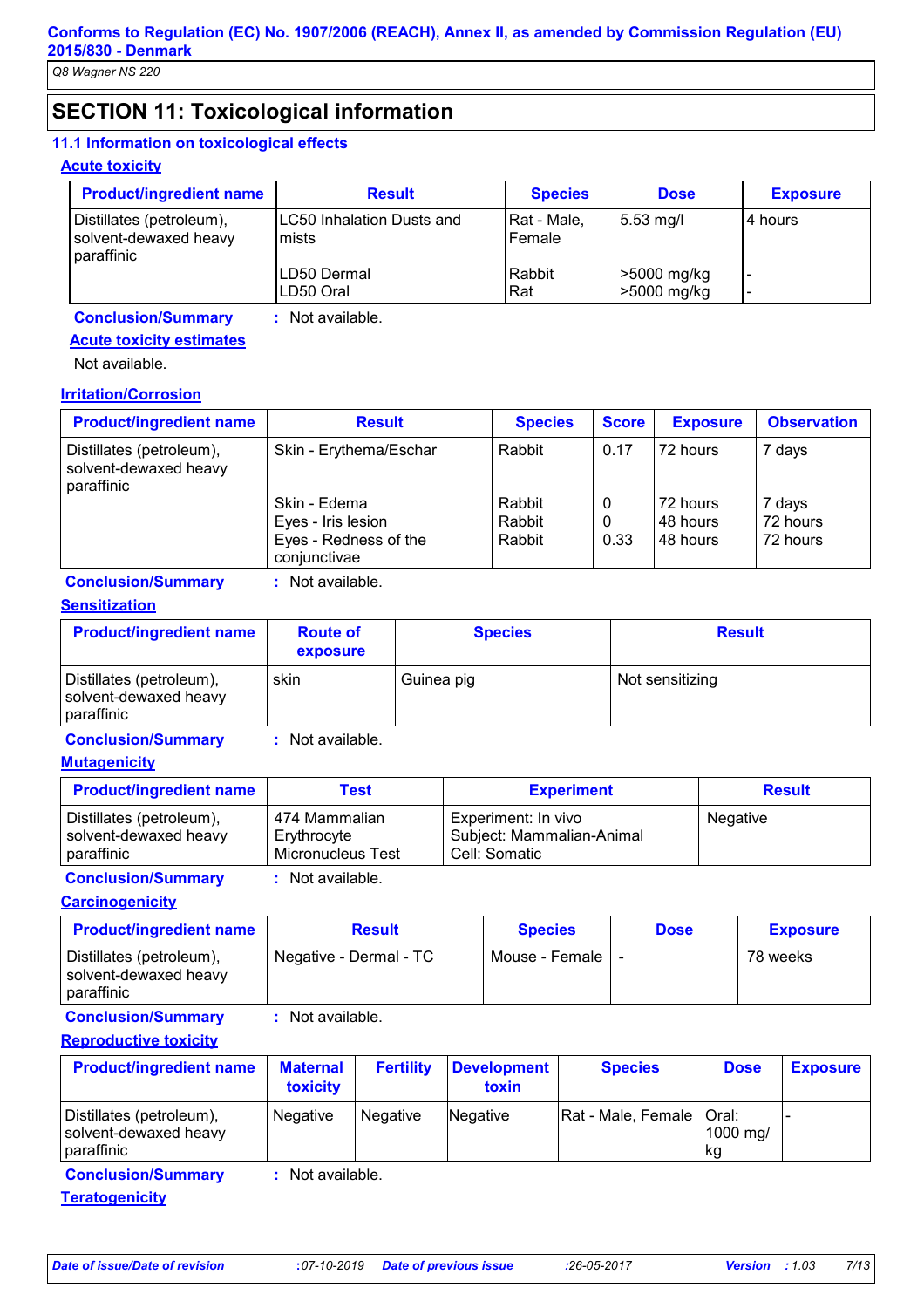## **SECTION 11: Toxicological information**

| <b>Product/ingredient name</b>                                  | <b>Result</b>                                                                                            | <b>Species</b> | <b>Dose</b>              | <b>Exposure</b>              |
|-----------------------------------------------------------------|----------------------------------------------------------------------------------------------------------|----------------|--------------------------|------------------------------|
| Distillates (petroleum),<br>solvent-dewaxed heavy<br>paraffinic | Negative - Dermal                                                                                        | Rat            | 2000 mg/kg               | 7 days per week              |
| <b>Conclusion/Summary</b>                                       | : Not available.                                                                                         |                |                          |                              |
| <b>Specific target organ toxicity (single exposure)</b>         |                                                                                                          |                |                          |                              |
| Not available.                                                  |                                                                                                          |                |                          |                              |
| <b>Specific target organ toxicity (repeated exposure)</b>       |                                                                                                          |                |                          |                              |
| Not available.                                                  |                                                                                                          |                |                          |                              |
| <b>Aspiration hazard</b>                                        |                                                                                                          |                |                          |                              |
| Not available.                                                  |                                                                                                          |                |                          |                              |
|                                                                 |                                                                                                          |                |                          |                              |
| <b>Information on the likely</b>                                | : Not available.                                                                                         |                |                          |                              |
| routes of exposure                                              |                                                                                                          |                |                          |                              |
| <b>Potential acute health effects</b>                           |                                                                                                          |                |                          |                              |
| <b>Eye contact</b>                                              | : No known significant effects or critical hazards.                                                      |                |                          |                              |
| <b>Inhalation</b>                                               | No known significant effects or critical hazards.                                                        |                |                          |                              |
| <b>Skin contact</b>                                             | Defatting to the skin. May cause skin dryness and irritation.                                            |                |                          |                              |
| <b>Ingestion</b>                                                | No known significant effects or critical hazards.                                                        |                |                          |                              |
|                                                                 | <b>Symptoms related to the physical, chemical and toxicological characteristics</b>                      |                |                          |                              |
| <b>Eye contact</b>                                              | : No specific data.                                                                                      |                |                          |                              |
| <b>Inhalation</b>                                               | : No specific data.                                                                                      |                |                          |                              |
| <b>Skin contact</b>                                             | : Adverse symptoms may include the following:                                                            |                |                          |                              |
|                                                                 | irritation                                                                                               |                |                          |                              |
|                                                                 | dryness                                                                                                  |                |                          |                              |
| <b>Ingestion</b>                                                | cracking<br>: No specific data.                                                                          |                |                          |                              |
|                                                                 |                                                                                                          |                |                          |                              |
|                                                                 | Delayed and immediate effects and also chronic effects from short and long term exposure                 |                |                          |                              |
| <b>Short term exposure</b>                                      |                                                                                                          |                |                          |                              |
| <b>Potential immediate</b><br>effects                           | : Not available.                                                                                         |                |                          |                              |
| <b>Potential delayed effects</b>                                | : Not available.                                                                                         |                |                          |                              |
| <b>Long term exposure</b>                                       |                                                                                                          |                |                          |                              |
| <b>Potential immediate</b><br>effects                           | : Not available.                                                                                         |                |                          |                              |
| <b>Potential delayed effects</b>                                | : Not available.                                                                                         |                |                          |                              |
| <b>Potential chronic health effects</b>                         |                                                                                                          |                |                          |                              |
| <b>Product/ingredient name</b>                                  | <b>Result</b>                                                                                            | <b>Species</b> | <b>Dose</b>              | <b>Exposure</b>              |
| Distillates (petroleum),                                        | Sub-chronic NOAEL Oral                                                                                   | Rat - Male,    | ≥2000 mg/kg              | 13 weeks; 5                  |
| solvent-dewaxed heavy                                           |                                                                                                          | Female         |                          | days per week                |
| paraffinic                                                      |                                                                                                          |                |                          |                              |
|                                                                 | Sub-acute LOAEL Oral                                                                                     | Rat - Male     | $125$ mg/kg              | 13 weeks; 5<br>hours per day |
|                                                                 | Sub-acute NOAEL Inhalation                                                                               | Rat - Male     | $>980$ mg/m <sup>3</sup> | 4 weeks; 5 days              |
|                                                                 | Dusts and mists                                                                                          |                |                          | per week                     |
| <b>Conclusion/Summary</b>                                       | : Not available.                                                                                         |                |                          |                              |
| <b>General</b>                                                  | Prolonged or repeated contact can defat the skin and lead to irritation, cracking and/<br>or dermatitis. |                |                          |                              |
| <b>Date of issue/Date of revision</b>                           | <b>Date of previous issue</b><br>$:07-10-2019$                                                           | $:26-05-2017$  |                          | 8/13<br>Version : 1.03       |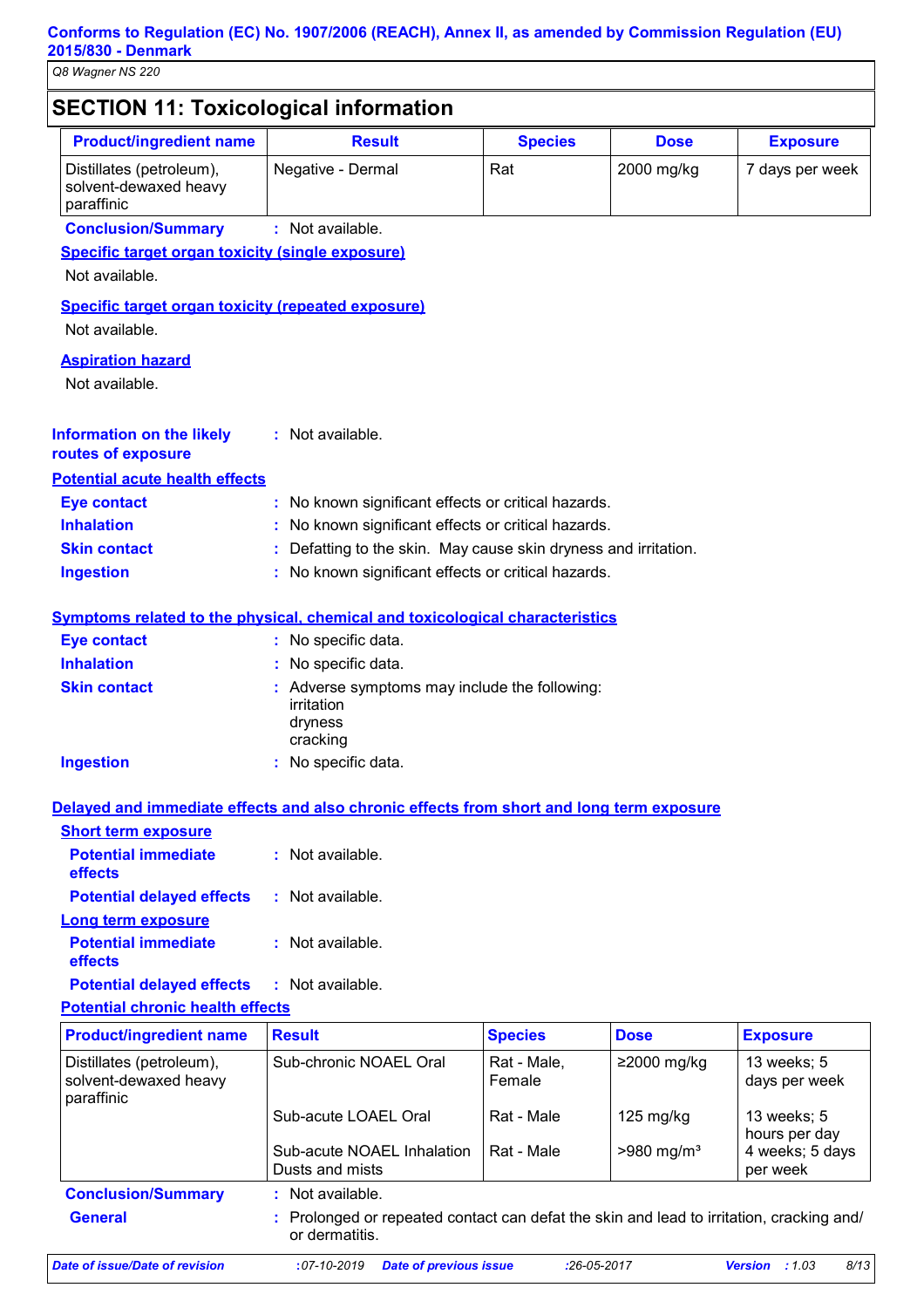## **Conforms to Regulation (EC) No. 1907/2006 (REACH), Annex II, as amended by Commission Regulation (EU) 2015/830 - Denmark**

*Q8 Wagner NS 220*

## **SECTION 11: Toxicological information**

| <b>Carcinogenicity</b>       | : No known significant effects or critical hazards. |
|------------------------------|-----------------------------------------------------|
| <b>Mutagenicity</b>          | : No known significant effects or critical hazards. |
| <b>Teratogenicity</b>        | : No known significant effects or critical hazards. |
| <b>Developmental effects</b> | : No known significant effects or critical hazards. |
| <b>Fertility effects</b>     | : No known significant effects or critical hazards. |
|                              |                                                     |

#### **Other information :** Not available.

## **SECTION 12: Ecological information**

#### **12.1 Toxicity**

| <b>Product/ingredient name</b>                                                            | <b>Result</b>                                                                                                              | <b>Species</b>                                                                              | <b>Exposure</b>                             |
|-------------------------------------------------------------------------------------------|----------------------------------------------------------------------------------------------------------------------------|---------------------------------------------------------------------------------------------|---------------------------------------------|
| Distillates (petroleum),<br>solvent-dewaxed heavy<br>paraffinic                           | Acute NEL >100 mg/l Fresh water                                                                                            | Algae                                                                                       | 72 hours                                    |
| Butene, homopolymer<br>(products derived from<br>either/or But-1-ene/But-<br>$2$ -ene $)$ | Acute NEL >10000 mg/l Fresh water<br>Acute NEL ≥100 mg/l Fresh water<br>Chronic NEL 10 mg/l Fresh water<br>EC50 >1000 mg/l | Daphnia - Daphnia Magma<br>Fish - Pimephales promelas<br>Daphnia - Daphnia magna<br>Daphnia | 48 hours<br>96 hours<br>21 days<br>48 hours |
|                                                                                           | LC50 >1000 mg/l                                                                                                            | Fish                                                                                        | 96 hours                                    |
| <b>Conclusion/Summary</b>                                                                 | : Not available.                                                                                                           |                                                                                             |                                             |

## **12.2 Persistence and degradability**

#### **Conclusion/Summary :** Not available.

| <b>Product/ingredient name</b>                                         | <b>Aquatic half-life</b> | <b>Photolysis</b> | Biodegradability |
|------------------------------------------------------------------------|--------------------------|-------------------|------------------|
| Distillates (petroleum),<br>solvent-dewaxed heavy<br><b>Daraffinic</b> |                          |                   | IInherent        |

#### **12.3 Bioaccumulative potential**

| <b>Product/ingredient name</b>                                                            | $LogP_{ow}$ | <b>BCF</b>   | <b>Potential</b> |
|-------------------------------------------------------------------------------------------|-------------|--------------|------------------|
| Distillates (petroleum),<br>solvent-dewaxed heavy<br>paraffinic                           | >3          |              | How              |
| Butene, homopolymer<br>(products derived from<br>either/or But-1-ene/But-<br>$2$ -ene $)$ | 7.6 to 7.8  | 1314 to 1882 | high             |

| <b>12.4 Mobility in soil</b>                            |                  |
|---------------------------------------------------------|------------------|
| <b>Soil/water partition</b><br><b>coefficient (Koc)</b> | : Not available. |
| <b>Mobility</b>                                         | : Not available. |

| 12.5 Results of PBT and vPvB assessment |                   |  |
|-----------------------------------------|-------------------|--|
| <b>PBT</b>                              | : Not applicable. |  |
| <b>vPvB</b>                             | : Not applicable. |  |

**12.6 Other adverse effects** : No known significant effects or critical hazards.

*Date of issue/Date of revision* **:***07-10-2019 Date of previous issue :26-05-2017 Version : 1.03 9/13*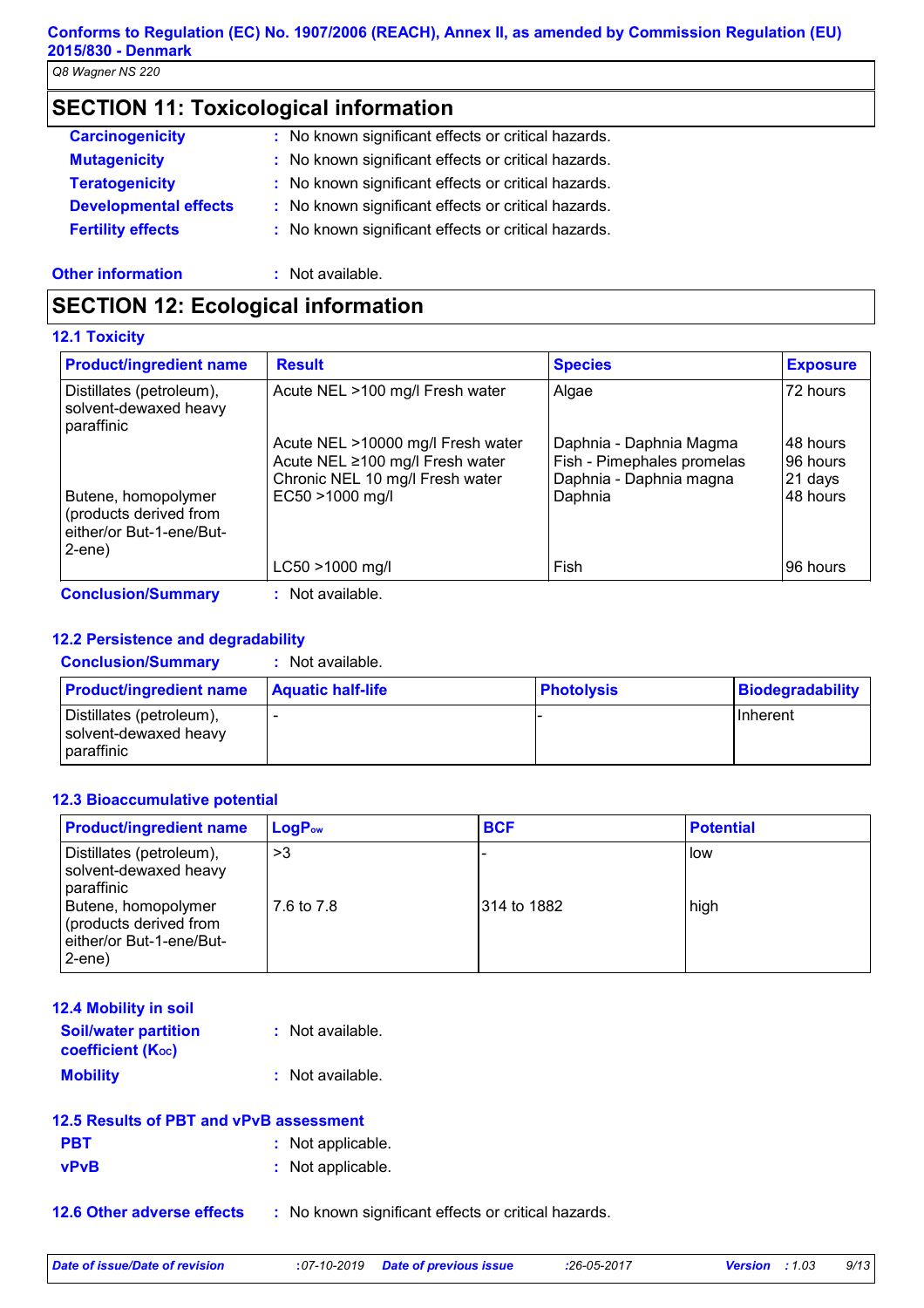## **SECTION 13: Disposal considerations**

The information in this section contains generic advice and guidance. The list of Identified Uses in Section 1 should be consulted for any available use-specific information provided in the Exposure Scenario(s).

#### **13.1 Waste treatment methods**

| <b>Product</b>             |                                                                                                                                                                                                                                                                                                                                                                                                                                                                                                                                                      |
|----------------------------|------------------------------------------------------------------------------------------------------------------------------------------------------------------------------------------------------------------------------------------------------------------------------------------------------------------------------------------------------------------------------------------------------------------------------------------------------------------------------------------------------------------------------------------------------|
| <b>Methods of disposal</b> | : The generation of waste should be avoided or minimized wherever possible.<br>Disposal of this product, solutions and any by-products should at all times comply<br>with the requirements of environmental protection and waste disposal legislation<br>and any regional local authority requirements. Dispose of surplus and non-<br>recyclable products via a licensed waste disposal contractor. Waste should not be<br>disposed of untreated to the sewer unless fully compliant with the requirements of<br>all authorities with jurisdiction. |
| <b>Hazardous waste</b>     | Yes.                                                                                                                                                                                                                                                                                                                                                                                                                                                                                                                                                 |

#### **European waste catalogue (EWC)**

| <b>Waste code</b>          | <b>Waste designation</b>                                                                                                                                                                                                                    |  |
|----------------------------|---------------------------------------------------------------------------------------------------------------------------------------------------------------------------------------------------------------------------------------------|--|
| 12 01 07*                  | mineral-based machining oils free of halogens (except emulsions and solutions)                                                                                                                                                              |  |
| <b>Packaging</b>           |                                                                                                                                                                                                                                             |  |
| <b>Methods of disposal</b> | : The generation of waste should be avoided or minimized wherever possible. Waste<br>packaging should be recycled. Incineration or landfill should only be considered<br>when recycling is not feasible.                                    |  |
| <b>Special precautions</b> | : This material and its container must be disposed of in a safe way. Empty containers<br>or liners may retain some product residues. Avoid dispersal of spilled material and<br>runoff and contact with soil, waterways, drains and sewers. |  |

## **SECTION 14: Transport information**

|                                           | <b>ADR/RID</b>           | <b>ADN</b>     | <b>IMDG</b>    | <b>IATA</b>    |
|-------------------------------------------|--------------------------|----------------|----------------|----------------|
| 14.1 UN number                            | Not regulated.           | Not regulated. | Not regulated. | Not regulated. |
| 14.2 UN proper<br>shipping name           | $\overline{\phantom{a}}$ |                |                |                |
| <b>14.3 Transport</b><br>hazard class(es) | $\overline{\phantom{a}}$ |                | -              |                |
| <b>14.4 Packing</b><br>group              |                          | -              |                |                |
| 14.5<br><b>Environmental</b><br>hazards   | No.                      | No.            | No.            | No.            |

**user**

**14.6 Special precautions for : Transport within user's premises:** always transport in closed containers that are upright and secure. Ensure that persons transporting the product know what to do in the event of an accident or spillage.

**14.7 Transport in bulk according to Annex II of MARPOL and the IBC Code :** Not available.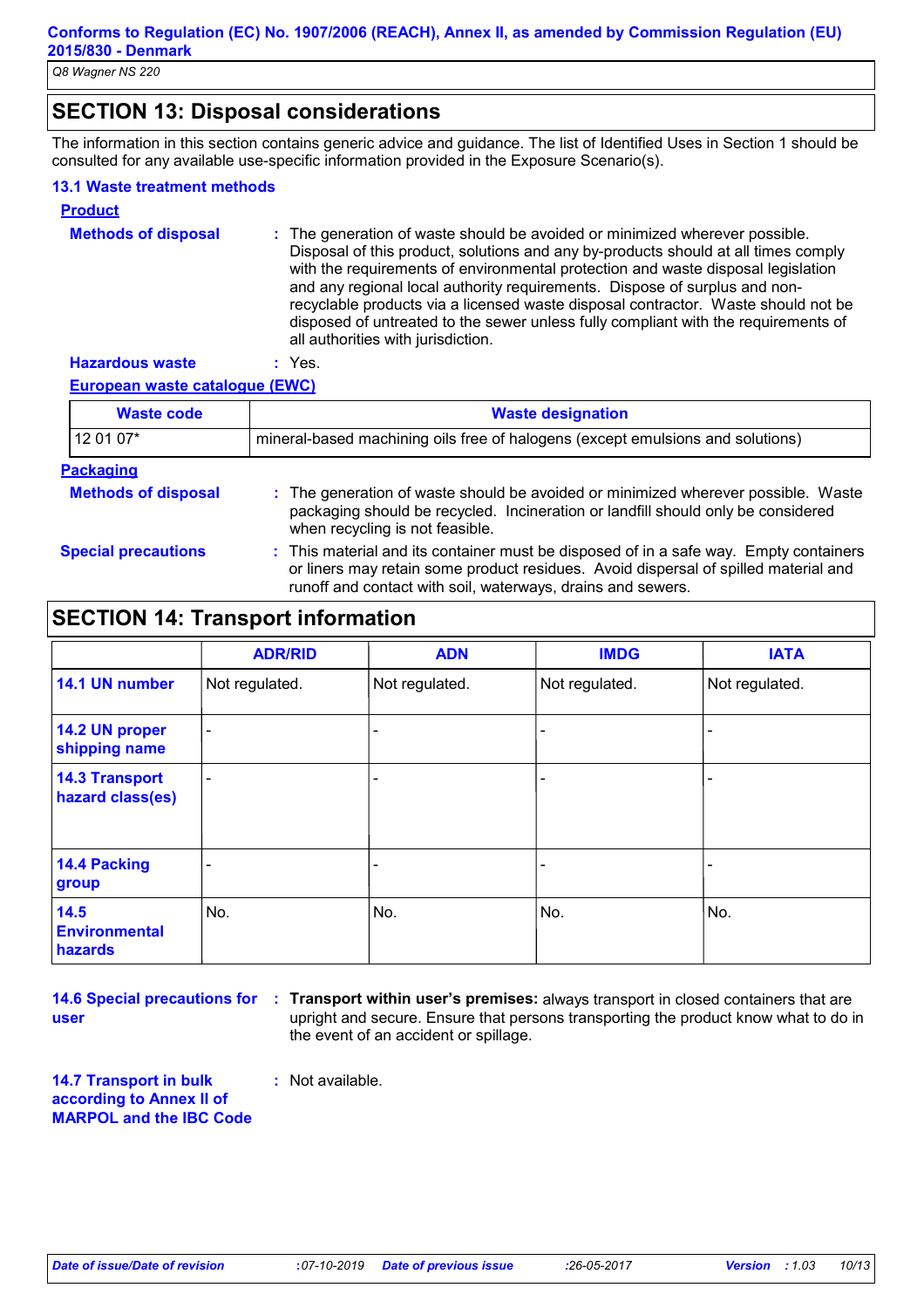## **SECTION 15: Regulatory information**

**15.1 Safety, health and environmental regulations/legislation specific for the substance or mixture EU Regulation (EC) No. 1907/2006 (REACH)**

#### **Annex XIV - List of substances subject to authorization**

**Annex XIV**

None of the components are listed.

**Substances of very high concern**

None of the components are listed.

**Annex XVII - Restrictions on the manufacture, placing on the market and use of certain dangerous substances, mixtures and articles** : Not applicable.

#### **Other EU regulations**

#### **Ozone depleting substances (1005/2009/EU)**

Not listed.

#### **Prior Informed Consent (PIC) (649/2012/EU)**

Not listed.

#### **Seveso Directive**

This product is not controlled under the Seveso Directive.

## **National regulations**

**MAL-code :** 0-1

## **Protection based on MAL : According to the regulations on work involving coded products, the following stipulations apply to the use of personal protective equipment:**

**General:** Gloves must be worn for all work that may result in soiling. Apron/ coveralls/protective clothing must be worn when soiling is so great that regular work clothes do not adequately protect skin against contact with the product. A face shield must be worn in work involving spattering if a full mask is not required. In this case, other recommended use of eye protection is not required.

In all spraying operations in which there is return spray, the following must be worn: respiratory protection and arm protectors/apron/coveralls/protective clothing as appropriate or as instructed.

MAL-code: 0-1 **Application:** When spraying in existing\* spray booths, if the operator is outside the spray zone.

- Arm protectors must be worn.

During non-atomizing spraying in existing\* facilities of the combined-cabin, spraycabin and spray-booth type where the operator is working inside the spray zone.

- Gas filter mask must be worn.

During all spraying where atomization occurs in cabins or spray booths where the operator is inside the spray zone and during spraying outside a closed facility, cabin or booth.

- Full mask with combined filter, coveralls and hood must be worn.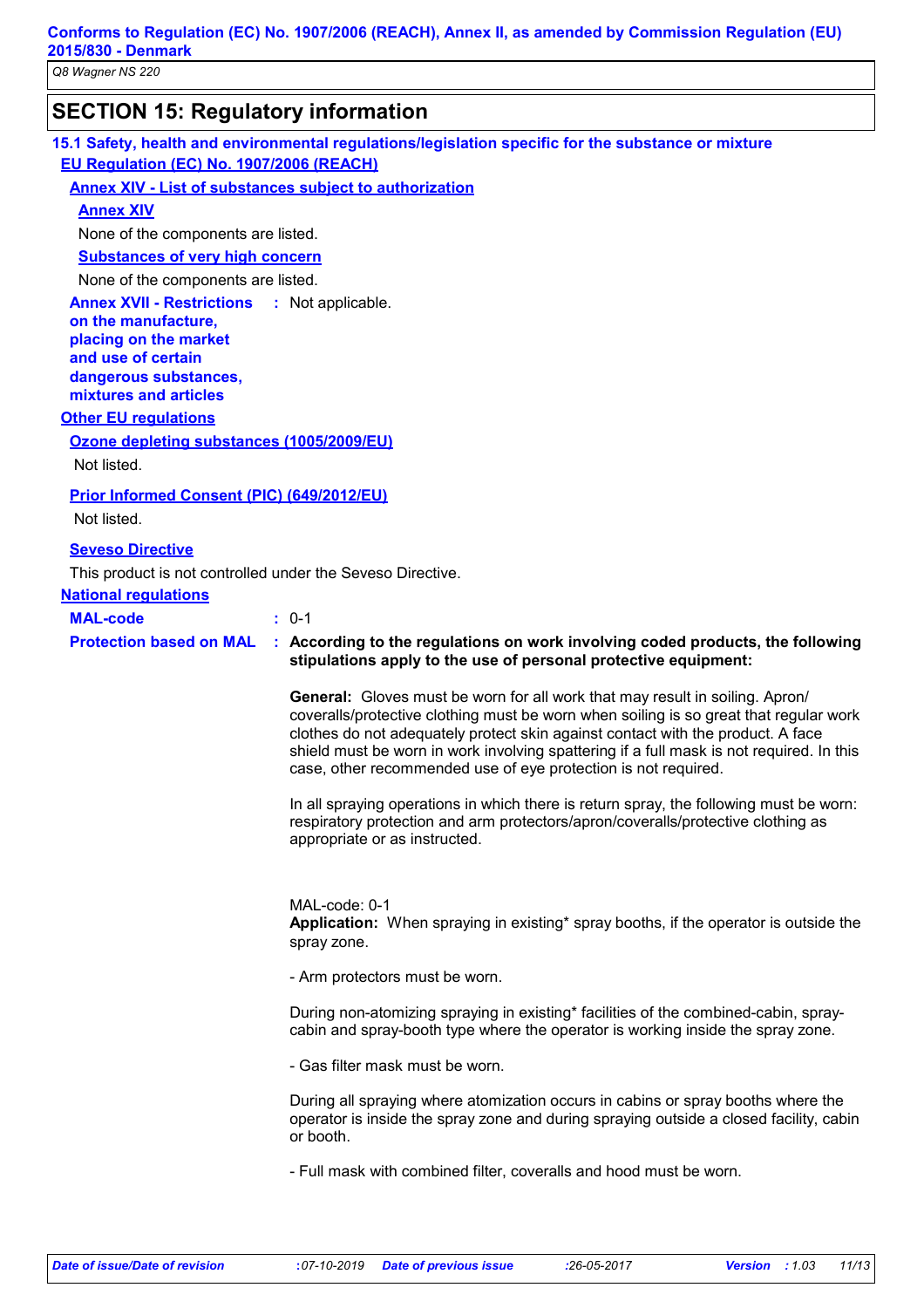## **SECTION 15: Regulatory information**

|                                                       | <b>Drying:</b> Items for drying/drying ovens that are temporarily placed on such things as<br>rack trolleys, etc. must be equipped with a mechanical exhaust system to prevent<br>fumes from wet items from passing through workers' inhalation zone. |
|-------------------------------------------------------|-------------------------------------------------------------------------------------------------------------------------------------------------------------------------------------------------------------------------------------------------------|
|                                                       | Polishing: When polishing treated surfaces, a mask with dust filter must be worn.<br>When machine grinding, eye protection must be worn. Work gloves must always be<br>worn.                                                                          |
|                                                       | <b>Caution</b> The regulations contain other stipulations in addition to the above.                                                                                                                                                                   |
|                                                       | *See Regulations.                                                                                                                                                                                                                                     |
| <b>Hazard class for water</b><br>(WGK)                | $\div$ 1                                                                                                                                                                                                                                              |
| <b>VOC content</b>                                    | $:$ Exempt.                                                                                                                                                                                                                                           |
| <b>International regulations</b>                      |                                                                                                                                                                                                                                                       |
|                                                       | <b>Chemical Weapon Convention List Schedules I, II &amp; III Chemicals</b>                                                                                                                                                                            |
| Not listed.                                           |                                                                                                                                                                                                                                                       |
| <b>Montreal Protocol</b>                              |                                                                                                                                                                                                                                                       |
| Not listed.                                           |                                                                                                                                                                                                                                                       |
|                                                       | <b>Stockholm Convention on Persistent Organic Pollutants</b>                                                                                                                                                                                          |
| Not listed.                                           |                                                                                                                                                                                                                                                       |
|                                                       |                                                                                                                                                                                                                                                       |
| Not listed.                                           | <b>Rotterdam Convention on Prior Informed Consent (PIC)</b>                                                                                                                                                                                           |
| <b>UNECE Aarhus Protocol on POPs and Heavy Metals</b> |                                                                                                                                                                                                                                                       |
| Not listed.                                           |                                                                                                                                                                                                                                                       |
| <b>Inventory list</b>                                 |                                                                                                                                                                                                                                                       |
| <b>Australia</b>                                      | : All components are listed or exempted.                                                                                                                                                                                                              |
| <b>Canada</b>                                         | : All components are listed or exempted.                                                                                                                                                                                                              |
| <b>China</b>                                          | : All components are listed or exempted.                                                                                                                                                                                                              |
| <b>Europe</b>                                         | : All components are listed or exempted.                                                                                                                                                                                                              |
| <b>Japan</b>                                          | : Japan inventory (ENCS): Not determined.<br>Japan inventory (ISHL): Not determined.                                                                                                                                                                  |
| <b>Malaysia</b>                                       | Not determined                                                                                                                                                                                                                                        |
| <b>New Zealand</b>                                    | : All components are listed or exempted.                                                                                                                                                                                                              |
| <b>Philippines</b>                                    | All components are listed or exempted.                                                                                                                                                                                                                |
| <b>Republic of Korea</b>                              | : All components are listed or exempted.                                                                                                                                                                                                              |
| <b>Taiwan</b>                                         | Not determined.                                                                                                                                                                                                                                       |
| <b>Thailand</b>                                       | Not determined.                                                                                                                                                                                                                                       |
| <b>Turkey</b>                                         | Not determined.                                                                                                                                                                                                                                       |
| <b>United States</b>                                  | : All components are listed or exempted.                                                                                                                                                                                                              |
| <b>Viet Nam</b>                                       | Not determined.                                                                                                                                                                                                                                       |
| <b>15.2 Chemical Safety</b><br><b>Assessment</b>      | This product contains substances for which Chemical Safety Assessments are still<br>required.                                                                                                                                                         |